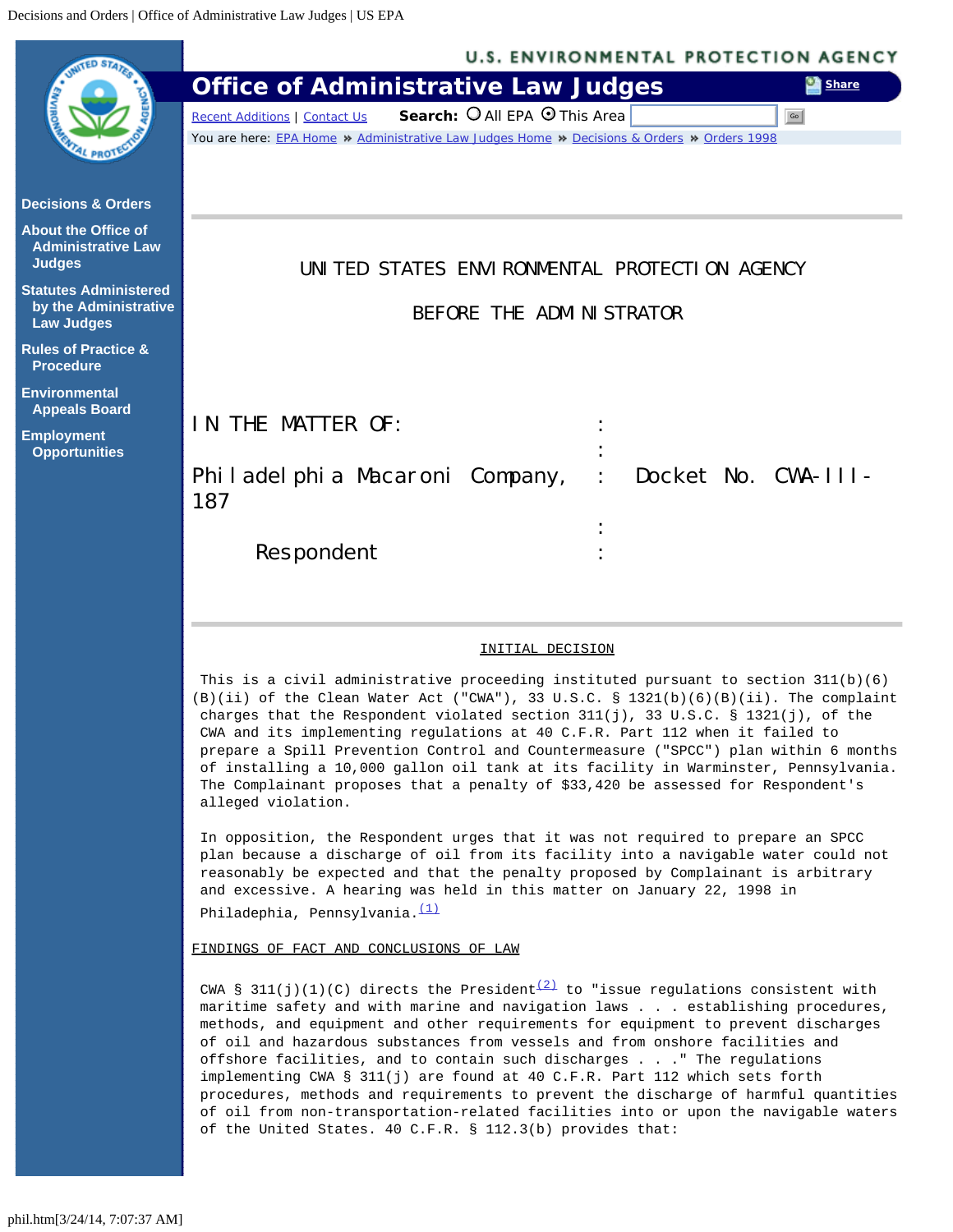[O]wners or operators of onshore and offshore facilities that become operational after the effective date of this part, and that have discharged or could reasonably be expected to discharge oil in harmful quantities . . . shall prepare an SPCC in accordance with [40 C.F.R.] § 112.7. [S]uch plan shall be prepared within six months after the date such facility begins operations . . . .

Thus, under § 112.3(b) a facility may be subject to the requirement to prepare an SPCC plan in either of two ways: if it has discharged a harmful quantity of oil into the navigable waters of the United States, or if it could reasonably be expected to make such a discharge.

The complaint in this matter arose from a January 29, 1997 EPA inspection of Respondent's facility by EPA Inspector Robert J. Sanchez. $\frac{(3)}{2}$  $\frac{(3)}{2}$  $\frac{(3)}{2}$  During his inspection, Mr Sanchez found that Respondent did not have an SPCC plan for its facility.  $\frac{(4)}{(4)}$  $\frac{(4)}{(4)}$  $\frac{(4)}{(4)}$ Tr.-108 (Sanchez); CX 1 at  $\P$  11. The inspection was prompted by a call from the Pennsylvania Department of Environmental Protection ("PADEP") informing EPA that Respondent's facility might be in violation of the oil pollution prevention rules and that it had previously discharged oil into an unnamed tributary of Pennypack Creek ("tributary"). Tr.-102 (Sanchez). John Haggerty, Respondent's plant manager, confirmed to Mr. Sanchez during his inspection that, on January 11, 1996,

Respondent discharged #2 fuel oil into the tributary.<sup>[\(5\)](#page-6-4)</sup> Tr.-110-11 (Sanchez). Mr. Breitenstein, the PADEP inspector who responded to the spill testified that, based on his observations at the spill site it was his opinion that a "harmful quantity" of oil was discharged into the tributary on January 11, 1996. Tr.-37. Respondent's January 11, 1996 discharge of a harmful quantity of oil into a navigable water of the United States brought it within 40 C.F.R. § 112.3(b)'s SPCC plan requirement. Respondent's failure to complete an SPCC plan by April 3, 1996 put it in violation

of the Part 112 rules and the CWA § 311(j). $\frac{(6)}{6}$  $\frac{(6)}{6}$  $\frac{(6)}{6}$ 

Respondent argues that, because its plant is located approximately one quarter of a mile across a flat vegetated field from the tributary, and because of measures taken by it to contain or prevent spills, including placing the tank in an impermeable vault large enough to hold the contents of the tank, it could not reasonably be expected to discharge oil into the tributary. It claims further that the extraordinary combination of events that led to the January 1996 release demonstrates that a discharge from its facility into a navigable water could not reasonably be expected. Moreover, Respondent asserts, measures taken after the January 12, 1996 spill made the chances of a repeat of that incident almost nonexistent. Respondent adds, citing In the Matter of the City of Akron, SPCC 76-V-048, 1 E.A.D. 442, 445-46 (Final Decision, Mar. 20, 1978), that mere proximity to a navigable waterway is not sufficient, by itself, to place a facility in the purview of 40 C.F.R. Part 112.

While unopposed evidence establishes that the January 1996 spill subjects Respondent to the SPCC plan requirement, Respondent's contention that a spill at its facility could not reasonably be expected to reach a navigable waterway is also contrary to preponderance of record evidence. The purposes of the oil pollution prevention rules are first, to prevent spills from reaching navigable waters and second, to ensure that when a spill does occur that its impact on the waters of the United States is minimized. When assessing whether a facility can reasonably be expected to discharge oil into a navigable water, the focus should be "on the maximum possibility of a discharge." In the Matter of Central Florida Pipeline Corporation, Docket No. SPCC-IV-369, 1 E.A.D. 264, 266 (Final Decision, July 6, 1976). As the CJO observed in Florida Pipeline, this is particularly the case when one considers CWA § 311(b)(1), 33 U.S.C. § 1321(b)(1), which provides that:

The Congress hereby declares that it is the policy of the United States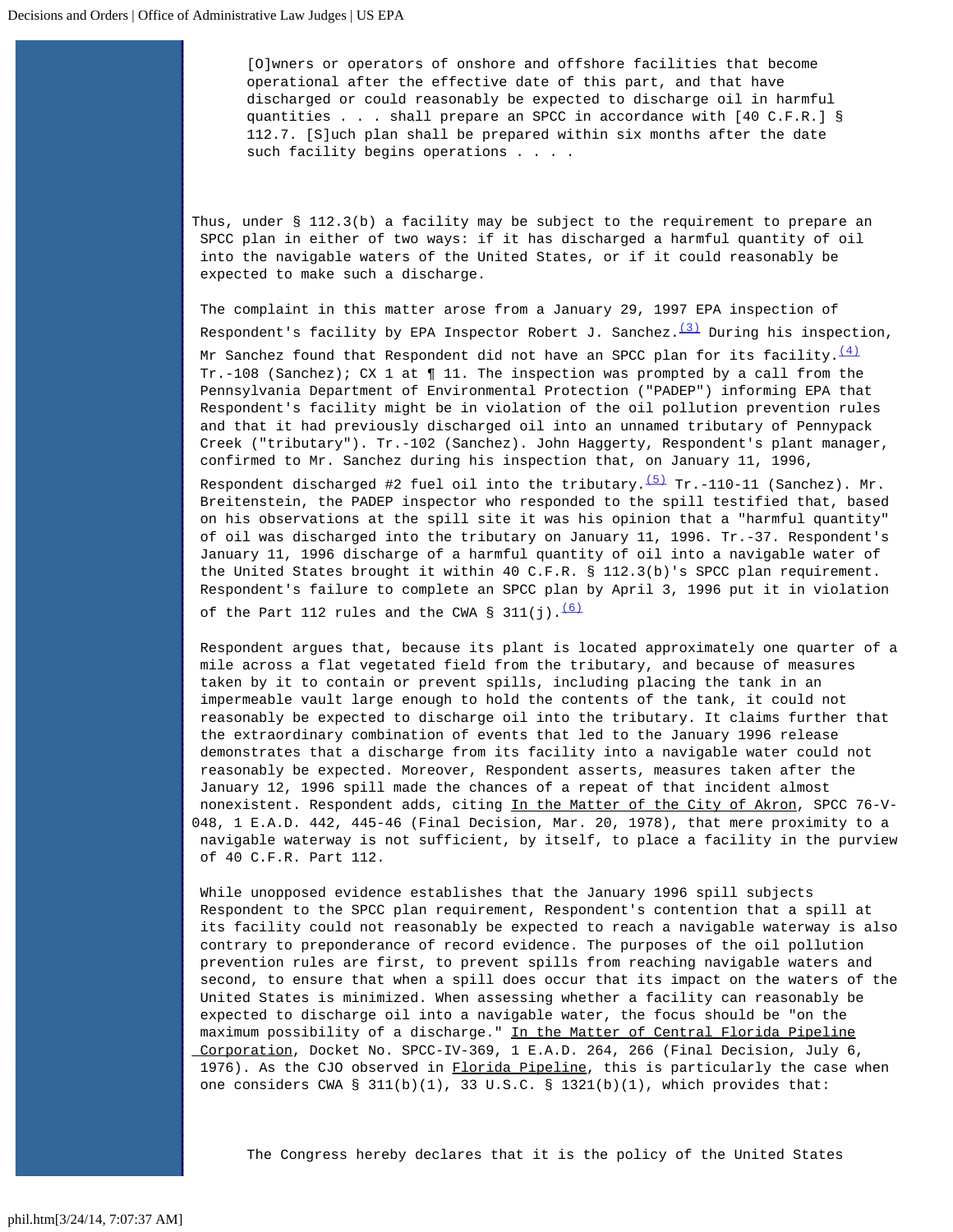that there should be *no* discharges of oil or hazardous substances into or upon the navigable water of the United States, adjoining shorelines, or into or upon the waters of the contiguous zone.

 $Id.$  (emphasis included). Testimony presented at hearing shows that it was reasonable to expect that Respondent's facility could discharge oil into a navigable water.

EPA Inspector Sanchez testified that, based on his inspection of the facility, Respondent should reasonably have expected that a spill from its facility could reach a navigable water. Tr.-126-27. As directed by 40 C.F.R. § 112.1(d)(1)(I), Mr. Sanchez based his conclusion on consideration of the geography of the facility's location, which included proximity to navigable waters, land contours and drainage while excluding from consideration manmade features that might prevent a spill from reaching a navigable waterway. Tr.126-32. Mr. Sanchez determined that the facility was approximately one quarter mile from the tributary. Tr.-120. He also determined that an automatic sump pump, which empties directly into the tributary, was located approximately ten feet from the oil tank. Tr.-115 The sump pump was also in close proximity to the tank fill lines, and was connected to a drain in an outside stairwell, which, in turn was near the relief vent for the oil tank fill line. Tr.-117-19, 127-28. $\frac{(7)}{12}$  $\frac{(7)}{12}$  $\frac{(7)}{12}$  Taken together, these factors led Mr. Sanchez to conclude

 that Respondent's facility was one which could reasonably be expected to discharge oil into navigable waters. Tr.-127-28. Inspector Breitenstein reached the same conclusion based on his own observations. Tr.-44.

Respondent argues that the "extraordinary" events that led to the January 1996 spill show that a discharge into navigable waters could not reasonably be expected, but that argument does not stand up in the face of the thorough and persuasive testimony of Mr. Sanchez and Mr. Breitenstein. If anything, the events leading up to the spill demonstrate the importance of preparing and implementing a plan. As Mr. Sanchez testified, plans help facilities determine their weak points. Although Respondent was not required to have a plan in place on January 11, 1996, if it had,

its spill might have been prevented or might never have reached the tributary.  $\frac{181}{2}$ Moreover, the plain language of 40 C.F.R. §  $112.1(d)(1)(I)$  shows that Respondent's reliance on the vault enclosing the tank and other manmade measures taken to prevent or contain a spill is misplaced. It explicitly states that when evaluating a facility's potential to discharge oil into navigable waters, manmade features that may prevent a spill from reaching the water are to be excluded from consideration.

Finally, Akron, is distinguishable from the instant case. In Akron the CJO found that the complainant had failed to offer specific evidence, such as an explanation of how oil discharged from the facility in question might reach the water, to demonstrate that respondent's facility could reasonably be expected to discharge into a navigable water. Complainant's witnesses have explained in detail how a discharge at Respondent's facility may be expected to reach Pennypack Creek. Both Mr. Sanchez and Mr. Breitenstein testified that the sump pump in the basement empties directly into the tributary, a navigable water, as it did on January 11, 1996. Mr. Sanchez described it, "as a source for spills to get out, [] that drainage system to me was the same as if that stream ran right through that room." Tr.-134.

#### PENALTY

Administrative penalties for violations of CWA § 311 are determined in accordance with CWA § 311(b)(6)(B)(ii), which establishes an overall limit of \$125,000 and a maximum of \$10,000 per day for class II civil penalties, and CWA § 311(b)(8) which establishes the factors that are to be considered in determining the amount of any penalty to be assessed. Section 311(b)(8) directs consideration of the seriousness of the violation, any economic benefit accruing to the violator as a consequence of the violation, the degree of culpability involved, any other penalty for the same incident, any history of prior violations, the nature, extent, and degree of success of any efforts to minimize or mitigate the effects of the discharge, the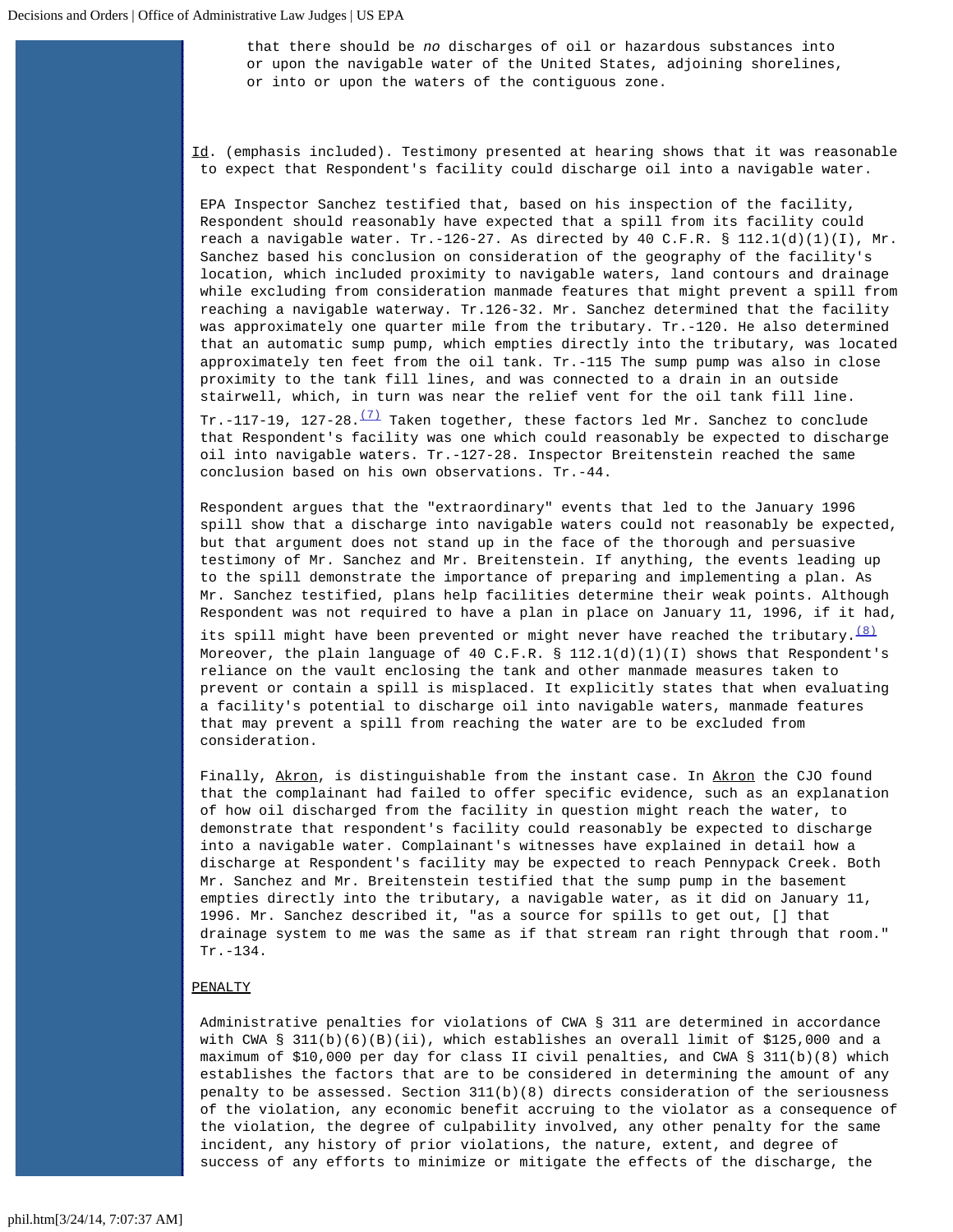economic impact of the penalty on the violator, and any other matters that justice requires. In addition, Consolidated Rules of Practice 22.14(c) and 22.27(b) direct the Presiding Officer to consider, in addition to the factors laid out in the statute, any civil penalty guidelines issued under the statute. 40 C.F.R. §§  $22.14(c)$ ,  $22.27(b)$ .  $(9)$ 

The Complainant argues that a penalty of \$33,420 is warranted based on its application of the statutory factors to the facts of the case. Complainant points in particular to the seriousness of Respondent's violation, its culpability, and its history of past violations in urging that imposition of a significant penalty is justified.

# Seriousness of the Violation

Respondent's violation, a complete failure to prepare an SPCC plan, is one of the most serious possible violations of the Part 112 rules. Mr. Sanchez, Complainant's penalty witness, testified that such a failure "is a very significant blow to this regulation." Tr.-174. Such a failure thwarts both objectives of the oil pollution prevention rules -- prevention of spills and containment of spills that do occur. The formulation of a plan requires consideration of the myriad ways in which a spill might occur, thereby contributing to the prevention of spills, and the plan itself, when implemented, provides a means to minimize the impact of spills that do occur.

The threat of another spill and the potential for damage to the environment from a spill during the period of Respondent's noncompliance was significant. Respondent's tank has a capacity of 10,000 gallons, more than 15 times the regulatory threshold of 660 gallons. If discharged into the tributary, that amount of oil could cause significant damage in an area that Mr. Sanchez characterized as largely rural and minimally degraded. Tr.-173-74.

The January 1996 spill is indicative of the type of harm that could have been anticipated from another spill at Respondent's facility. Among other damage, that spill caused thirty six ducks to be covered with oil, killing two of them. Tr.-37- 38 (Breitenstein). Although the precise scope of the damage caused by the spill is not clear because Mr. Breitenstein's investigation was hindered by darkness, Mr. Breitenstein testified that based on his investigation, "there could very easily have been further impacts to the ecosystem besides ducks being oiled." Tr.-40. Overall Mr. Breitenstein, based on his experience, characterized the spill as "definitely . . . a more severe type of spill." Tr.-44. Furthermore, although the tank itself is approximately one quarter of a mile over land from the water, the sump pump which empties into the tributary is only about ten feet from the tank. The ease with which a spill could reach the tributary is another factor increasing the seriousness of Respondent's violation.

Balanced against these considerations are several factors mitigating the seriousness of Respondent's violation. First is the fact that Respondent, a pasta maker, is not in the business of oil storage. Second are the secondary containment measures employed by Respondent. Specifically, the vault around Respondent's tank has the capacity to hold the entire 10,000 gallon contents of the tank should it fail. Third are the measures Respondent took after its 1996 spill to prevent a similar occurrence. These measures included construction of a containment box around the fill pipe, installation of an additional tank capacity alarm, extension of the relief valve beyond the outside stairway so that any spill would hopefully be deposited on the ground and not find its way to the sump pump, and the implementation of procedures to monitor oil deliveries. The measures taken by Respondent, while no substitute for an SPCC plan, do merit a reduction of ten percent in the proposed penalty.

#### **Culpability**

The record in this case establishes Respondent's culpability. Respondent made no apparent effort to make itself aware of the environmental regulations that might apply to its new oil tank. Even after the 1996 spill, which should have triggered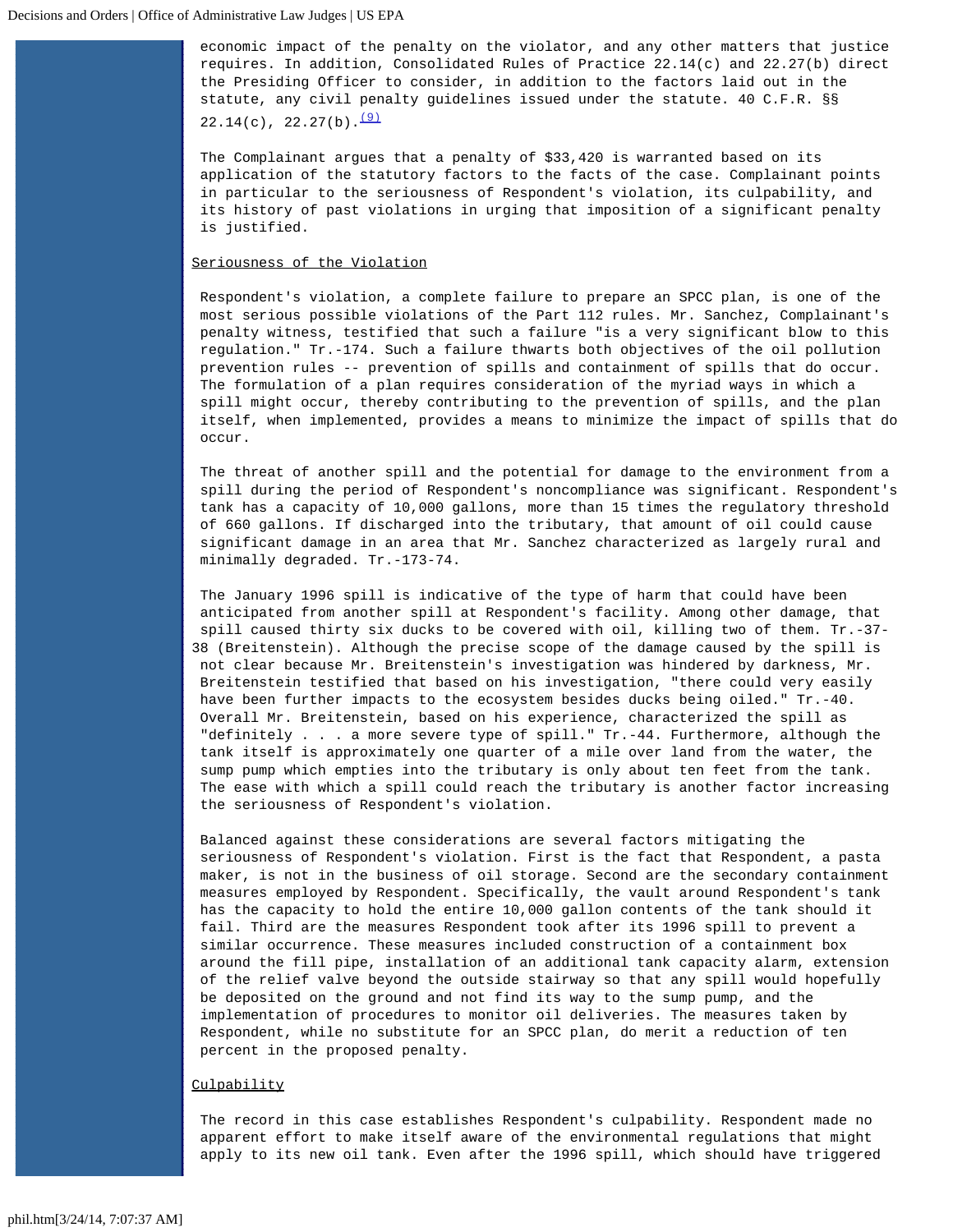some reflection about the environmental responsibilities that accompany installation of a large oil tank, Respondent still failed to make itself aware of its responsibilities. Respondent, with yearly sales in the neighborhood of \$40 million and several manufacturing plants, had the resources to determine its environmental responsibilities, either through its own efforts or by hiring an environmental consultant, and to pay a professional engineer to prepare an SPCC plan.

Respondent's efforts to diminish its culpability and deflect responsibility for its violations are not persuasive. Respondent asserts that the contractor who installed the tank was responsible for ensuring that Respondent was in compliance with all necessary environmental laws and regulations. The record, however, does not support this argument. The document relied upon by Respondent to establish that the contractor was responsible for ensuring compliance with all environmental laws and regulations indicates only that the contractor would take care of all necessary state and local permits. RX 1 at ¶1.

Respondent also urges a reduced penalty because it is a naive pasta maker, not a tank farm or other facility that deals with large quantities of oil. This argument, that Respondent should be held to a lower standard because it does not handle what it considers large quantities of oil, is without merit. The oil pollution prevention regulations exist to prevent pollution from all regulated facilities, not only large ones. Respondent has not shown any reason to reduce its penalty on culpability grounds.

### Prior Violations and Penalty Paid for Same Incident

Respondent's January 1996 spill, and its failure to report it to the National Response Center as required under CERCLA are both prior violations to be considered in determining an appropriate penalty. Respondent appears to confuse its January 1996 spill with the violation it is charged with in this proceeding when it argues that it has already paid a penalty to the state of Pennsylvania for its violation and that this amount should be credited in some way against any penalty to be assessed in this case. The spill is a separate violation from Respondent's failure to have an SPCC plan. Thus, Respondent's claim to never having violated an environmental law or regulation until "this incident" is incorrect and Respondent is due no penalty reduction.

## Economic Impact of Penalty on Respondent

Complainant introduced at hearing Dun and Bradstreet reports showing Respondent's projected sales to be \$40 million in 1996 as evidence that the proposed penalty will not adversely impact Respondent's business. CX 7(a)-(c). In response Respondent asserts that sales do not equal profits. However, Respondent has not introduced any documents, such as its tax returns, to support its apparent claim that it cannot afford to pay the proposed penalty. Respondent also appears to argue that, because it is a "small business," as that term is defined under the Small Business Act and EPA regulations, any penalty assessed against it should be minor. Respondent's status as a "small business" under the SBA and EPA regulations is not relevant to a determination of the economic impact of the proposed penalty on Respondent. Respondent has not provided any evidence to warrant a penalty reduction based on the economic impact of the proposed penalty on Respondent's business.

### Other Matters as Justice May Require

Respondent makes several attacks on Complainant's proposed penalty on grounds that it is arbitrary and excessive. Respondent asserts that Complainant arbitrarily decided to pursue a class II penalty instead of a class I penalty, which is capped at \$25,000. This argument is without support in the record. The seriousness of Respondent's violation as demonstrated by Complainant amply justifies the imposition of a class II penalty in this case. The proposed penalty is also arbitrary, Respondent argues, because Complainant simply picked a penalty amount more or less at random and worked backward through the statutory factors to justify it. While Complainant's method of penalty calculation was not precise, in its consideration of all the required statutory factors it provided sufficient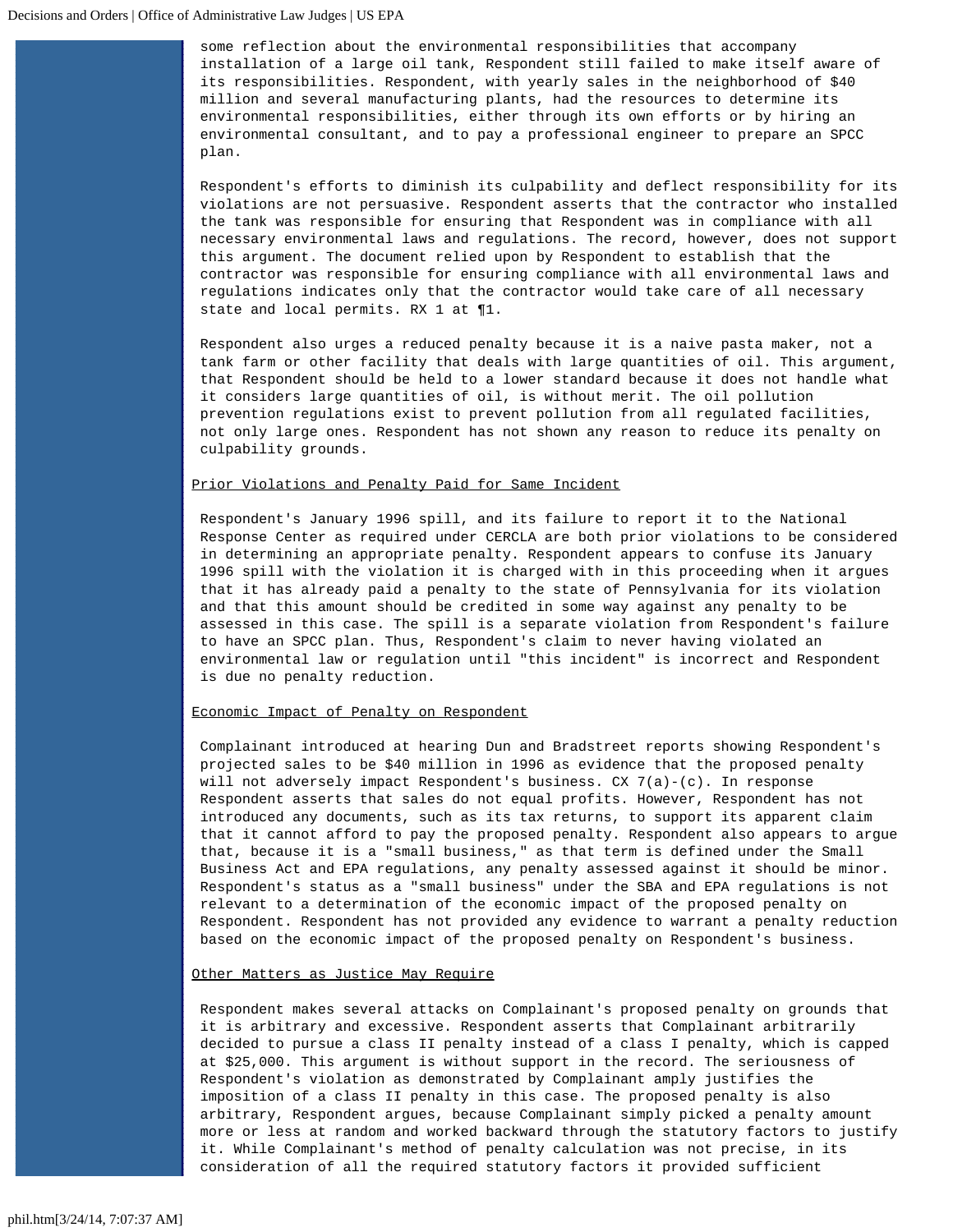justification for imposition of a significant penalty. Moreover, Respondent has offered no alternative amount or method for calculating a penalty in this case.

Respondent also argues that the penalty proposed by Complainant is out of line with past penalty awards for SPCC plan violations and cites a string of cases that it claims demonstrates this point. This argument is unavailing. No effort was made to show why the penalty determinations in the cited cases are relevant to a determination in the instant case. In addition, many of those listed were instituted under statutes other than the CWA, and all were decided before passage of the Oil Pollution Act of 1990 ("OPA"), Pub. L. No. 101-380, 101 Stat. 484, which, among other changes, provided for increased civil penalties under CWA §  $311.$  $(10)$ 

In addition, Respondent's effort to distinguish Ashland Oil, the most recent SPCC case under the CWA, is not persuasive. In Ashland Oil, the EAB assessed a penalty of \$55,125 for Respondent's failure to timely amend its SPCC plan and to have a "carefully thought-out" plan. In seeking to distinguish Ashland Oil, Respondent again appears to argue that the oil pollution prevention rules are not really meant to apply to facilities like Respondent's, and again confuses the imposition of a penalty for a spill with that for a violation of the Part 112 rules. Respondent has failed to show that any equitable considerations merit a reduced penalty in this  $case.$  $(11)$ 

Based on the foregoing, it is determined that Complainant's proposed penalty of \$33,420 will be reduced by 10% resulting in a total penalty of \$30,078.

ACCORDINGLY, IT IS ORDERED that Respondent violated section 311(j), 33 U.S.C. § 1321(j), of the CWA and its implementing regulations at 40 C.F.R. Part 112 when it failed to prepare a Spill Prevention Control and Countermeasure plan within 6 months of installing a 10,000 gallon oil tank at its facility in Warminster, Pennsylvania.

IT IS FURTHER CONCLUDED that Respondent Philadelphia Macaroni Company IS ASSESSED a civil penalty of \$30,078 for the violations of the Clean Water Act.

Payment of the full amount of the civil penalty assessed must be made within sixty (60) days of the service date of the final order by submitting a certified check or cashier's check payable to Treasurer, United States of America, and mailed to:

U. S. EPA, Region III (Regional Hearing Clerk) Mellon Bank P.O. Box 360515M Pittsburgh, PA 15251

A transmittal letter identifying the subject case and the EPA docket number, plus Respondent's name and address must accompany the check.

Failure by Respondent to pay the penalty within the prescribed statutory time frame after entry of the final order may result in the assessment of interest on the civil penalty. 31 U.S.C. § 3717; 4 C.F.R. § 102.13.

Pursuant to 40 C.F.R. § 22.27 (c), this initial decision will become the final order of the Environmental Appeals Board within forty-five (45) days after its service upon the parties and without further proceeding unless (1) an appeal to the Environmental Appeals Board is taken from it by a party to this proceeding or (2) the Environmental Appeals Board elects, sua sponte, to review this initial decision. If an appeal is taken, it must comply with § 22.30. A notice of appeal and an accompanying brief must be filed with the Environmental Appeals Board and all other parties within twenty (20) days after this decision is served upon the parties.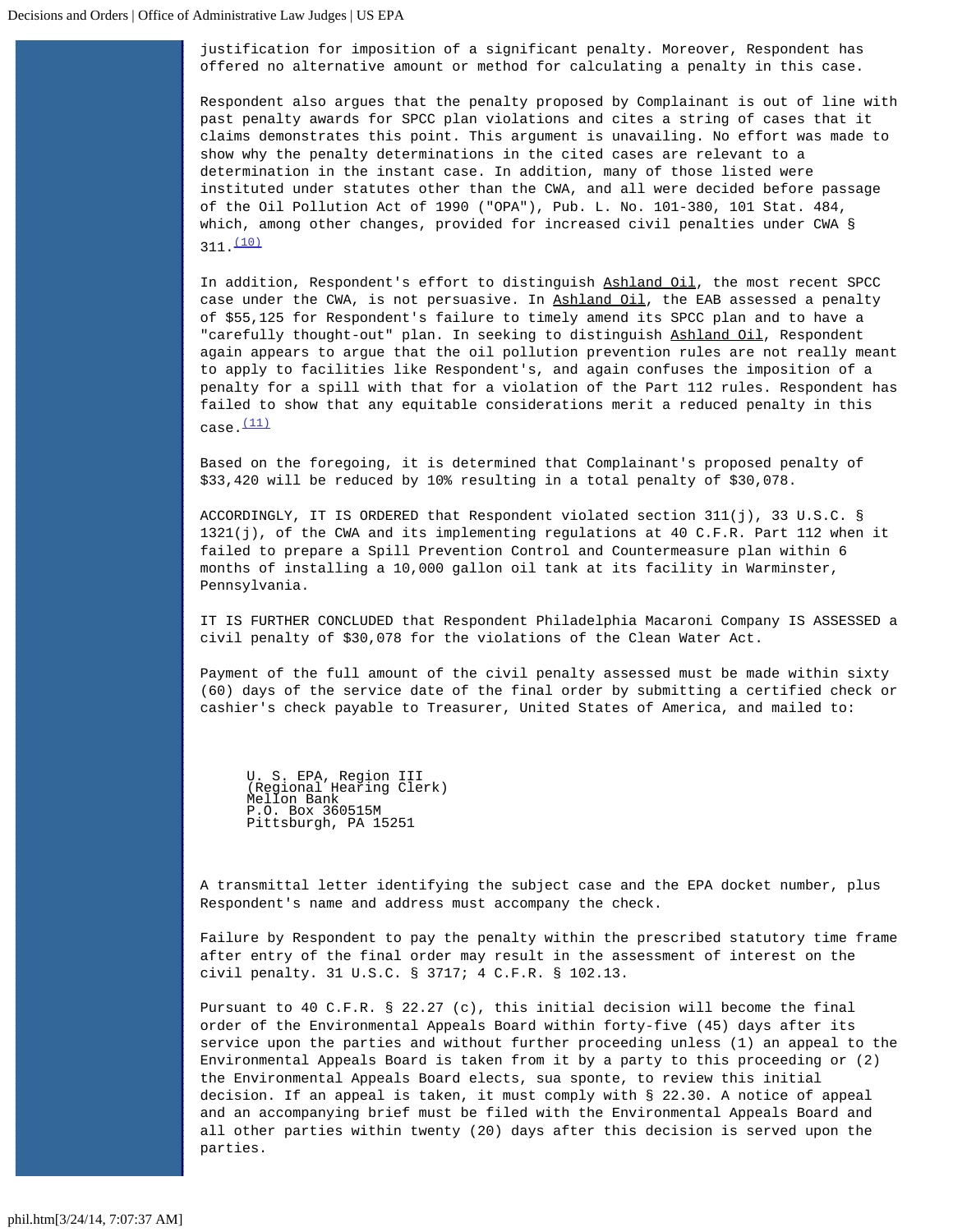Edward J. Kuhlmann Administrative Law Judge

 $\overline{\phantom{a}}$  , and the contract of the contract of  $\overline{\phantom{a}}$ 

May 28, 1998 Washington, D. C.

<span id="page-6-0"></span>1. In addition to filing post-hearing and reply briefs, both parties requested, and were granted the opportunity to file a sur-replies.

<span id="page-6-1"></span>2. The President has delegated his authority under this section to the Administrator of the EPA.

<span id="page-6-2"></span>3. The joint stipulations filed by the parties as Complainant's Exhibit ("CX") 1 establish that Respondent Philadephia Macaroni Company is a person within the meaning of CWA §  $311(a)(7)$ , 33 U.S.C. § 1321(a)(7), and that Respondent is, for purposes of CWA § 311(a)(6), 33 U.S.C. § 1321(a)(6), and 40 C.F.R. § 112.2, the owner and/or operator of a facility located at 40 Jacksonville Road in Warminster, Pennsylvania. CX 1 at ¶¶ 1,2. It is further stipulated that Respondent's facility is an "onshore facility" within the meaning of CWA § 311(a)(10), 33 U.S.C. § 1321(a)(10) and that Respondent's facility has a 10,000 gallon tank for storage and consumption of fuel oil, which tank is an above ground tank for purposes of 40 C.F.R. Part 112 and became operational on October 3, 1995.

<span id="page-6-3"></span>4. Based on the date the tank became operational, October 3, 1995, Respondent was required to have an SPCC plan by April 3, 1996.

<span id="page-6-4"></span>5. Respondent does not dispute that this unnamed tributary of Pennypack Creek is a navigable water for purposes of the CWA and 40 C.F.R. § 112.2. Tr.-14.

<span id="page-6-5"></span>6. Respondent submitted its SPCC plan to EPA on March 19, 1997. Tr.-144.

<span id="page-6-6"></span>7. The spill on January 11, 1996 was discharged into the tributary through the automatic sump pump after the tank overflowed, spilling oil from the relief vent. The oil flowed down the outside stairwell and under the basement door, entering the sump pit from both the stairwell drain and the basement floor. Tr.-110-112 (Sanchez).

<span id="page-6-7"></span>8. The importance of going through the SPCC plan process is further highlighted in the testimony of Mr. Sanchez when he notes that during his inspection of Respondent's facility he observed several open five gallon buckets of oil in the room where the sump pump was located which, "if they were to tip over, could end up in the sump and, again, be discharged to Pennypack Creek." Tr.-109. Although Respondent had taken measures to prevent a repeat of its January 1996 spill, these measures were obviously no substitute for the thorough evaluation of a facility's "weak points" that preparation of a plan entails.

<span id="page-6-8"></span>9. The Agency has not adopted a policy for calculating penalties for violations of the Part 112 rules. Complainant considered and rejected using a draft policy to calculate its proposed penalty and instead based its penalty calculation on the statutory factors enumerated in CWA § 311(b)(8). The penalty assessed here will likewise be based on an application of the statutory factors to the facts of the case.

<span id="page-6-9"></span>10. Passage of the OPA prompted the EAB to observe in In the Matter of Ashland Oil, Inc., Floreffe, PA, SPCC Appeal No. 91-1, 4 E.A.D. 235 (Final Decision, Sept. 15, 1992), which was decided under the pre-OPA CWA, that "we would expect in future cases involving violations of [Part 112] regulations that far larger penalties would be assessed." Id. at 250 n.29.

<span id="page-6-10"></span>11. The remaining statutory factors, economic benefit and efforts to mitigate the effects of a discharge did not contribute to the penalty determination in this case. In calculating its penalty Complainant assumed, because the cost of coming into compliance is relatively small, that Respondent gained no economic benefit